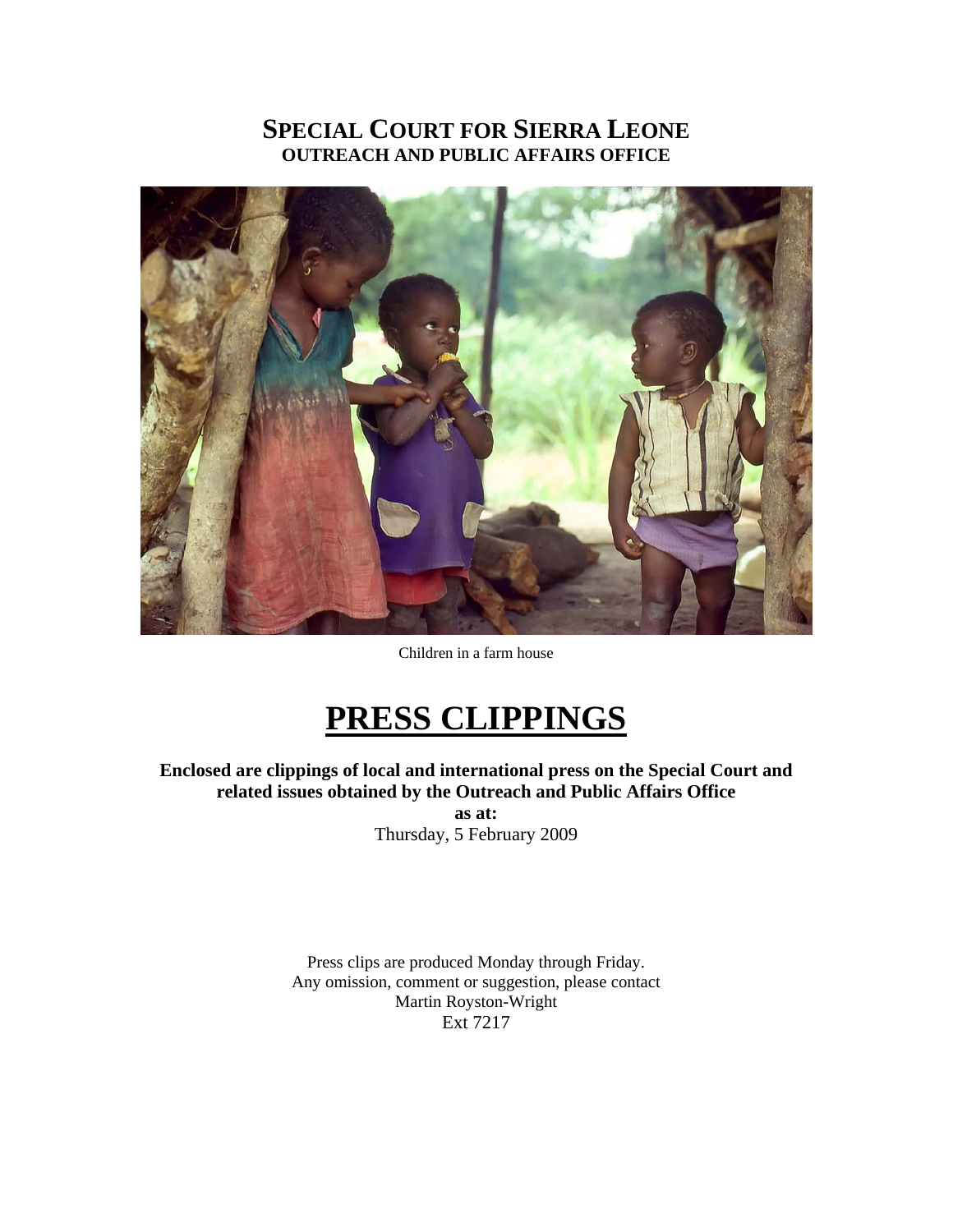| <b>International News</b>                                          |           |
|--------------------------------------------------------------------|-----------|
| UN Daily Press Briefing / UN News                                  | Page 3    |
| George Boley to Finally Testify at TRC Thursday / New Liberian.com | Pages 4-5 |
| Palestinians Make ICC Overtures / BBC Online                       | Pages 6-7 |
| UN Press Senegal on Habré Trial / UN News                          | Pages 8-9 |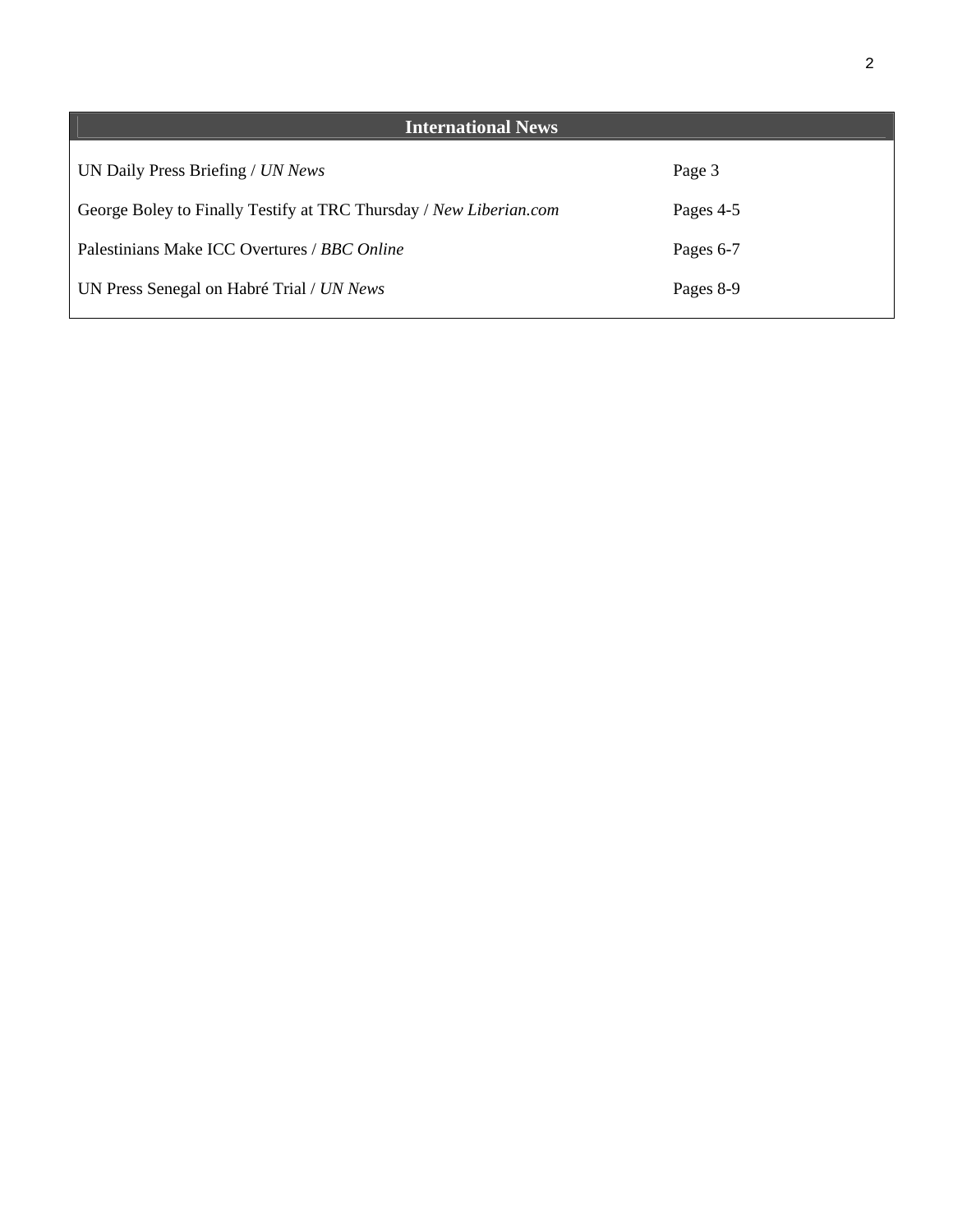# United Nations Tuesday, 3 February 2009

#### **UN: Daily Press Briefing**

#### Sierra Leone

Out as a document today is the Secretary-General's first report on the UN Integrated Peacebuilding Office in Sierra Leone. The office is a follow-on mission whose mandate took effect on the first of October of last year. In the report, the Secretary-General says Sierra Leone has continued to make progress in consolidating peace, but much remains to be done, particularly in the areas of youth unemployment, poor infrastructure and an extremely low revenue base.

A new phenomenon of particular concern is illicit drug trafficking, with Sierra Leone being used as a trans-shipment point, he says. It is critical that the country's capacity to address this issue be enhanced, including through assistance in combating piracy in coastal waters, before the problem takes root and poses even greater challenges.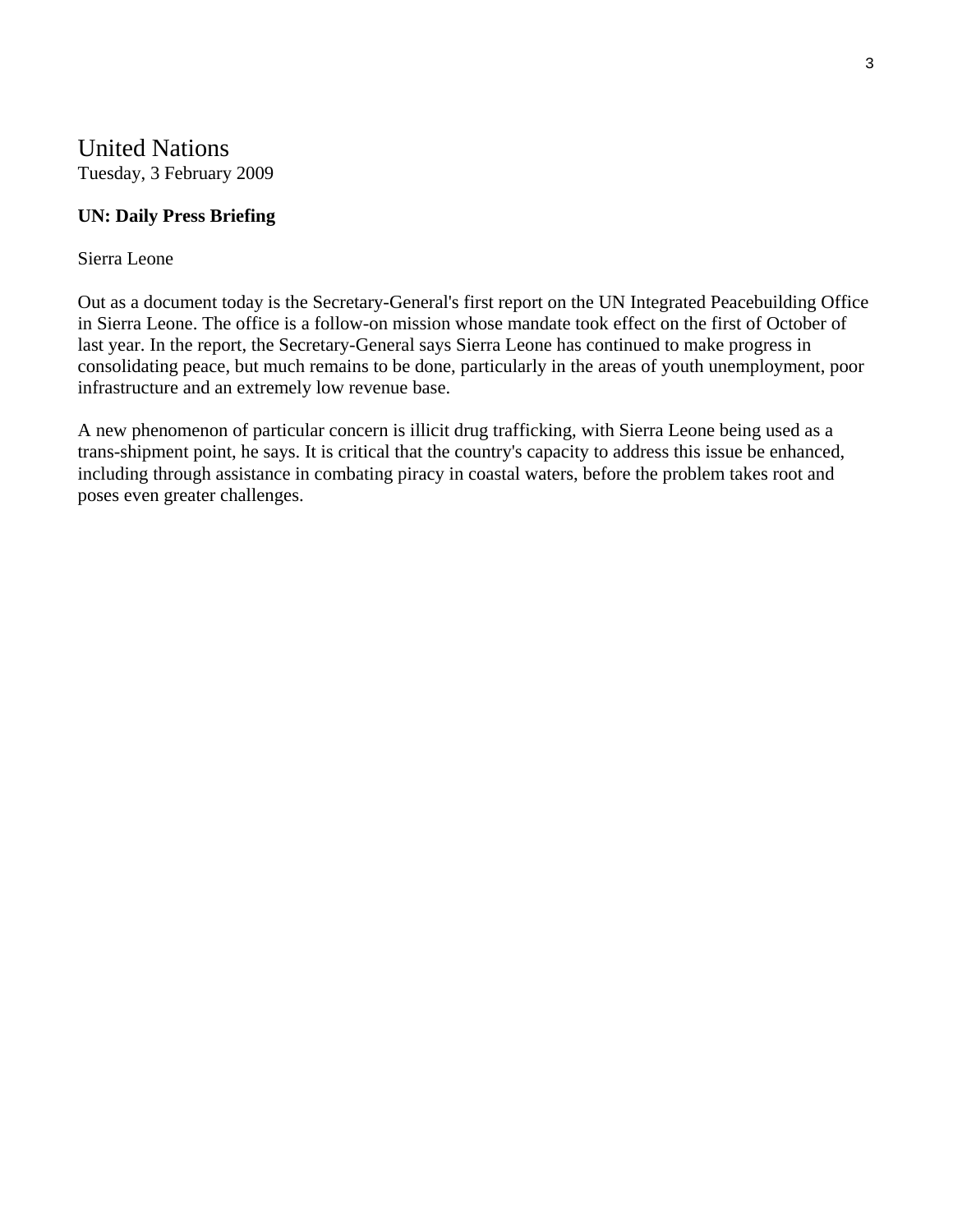## New Liberian.com

Wednesday, 4 February 2009

#### **George Boley to Finally Testify at TRC Thursday**

The leader of the defunct Liberia Peace Council George E. S. Boley and former Internal Affairs Minister Horatio Dan Morais will Thursday testify before the Truth and Reconciliation Commission of Liberia (TRC).

Mr. Boley, a former minister of education and state for presidential affairs will testify about his role and experience during the country's conflict past. He also served on a collective presidency onetime comprising heads of the major warring factions styled the Liberia National Transitional Government (LNTG).

Boley's appearance will complete testimonies of heads of the former warring factions except defunct NPFL leader Charles Taylor who is presently facing war crimes trial in The Hague before the United Nations backed Special Court for Sierra Leone.

Mr. Morais was onetime superintendent of Maryland County during the regime of former President Charles Taylor.

Their appearance is part of the commission's ongoing "Contemporary History of the Conflict (1979- 2003)" Public Hearings at the historic Centennial Memorial Pavilion in Monrovia.

Meanwhile,two former Special Forces commandos of Charles Taylor's defunct NPFL and government Wednesday joined the chorus of denials of allegations of atrocities and human rights violations during the country's brutal decade and a half conflict.

Rebel Generals George Mansuo and Edward T. Zamay, two notable commanders in the defunct NPFL made separate appearances before the Truth Commission categorically denying allegations of gross human rights violations against them.

"I did not witness killings, raping, looting and burning of houses. Killings, looting, raping and burning houses where against our SOP and so our forces did not engaged in them," Mansuo, a once dreaded commander told commissioners of the TRC at ongoing public hearings at the Centennial Memorial Pavilion in Monrovia.

Mansuo denied knowledge of massacres allegedly committed by the rebel group adding also that during his more than one decade involvement with the front he only witnessed one execution, that of a former battlefront commander, Sam Lato.

He also told the commission that during his years of service within the rebel group he did not engaged in gun battles with rival warring factions, although he was amongst the first band of rebel fighters that crossed the Ivorian frontier to engaged troops loyal to then President Samuel Kanyon Doe.

For Edward T. Zamay, the man who rose from the rebel group to become Military Police Commander of the Armed Forces of Liberia (AFL) in the Taylor led government, news of atrocities and allegations of gross human rights abuses against the rebel group were strange to him.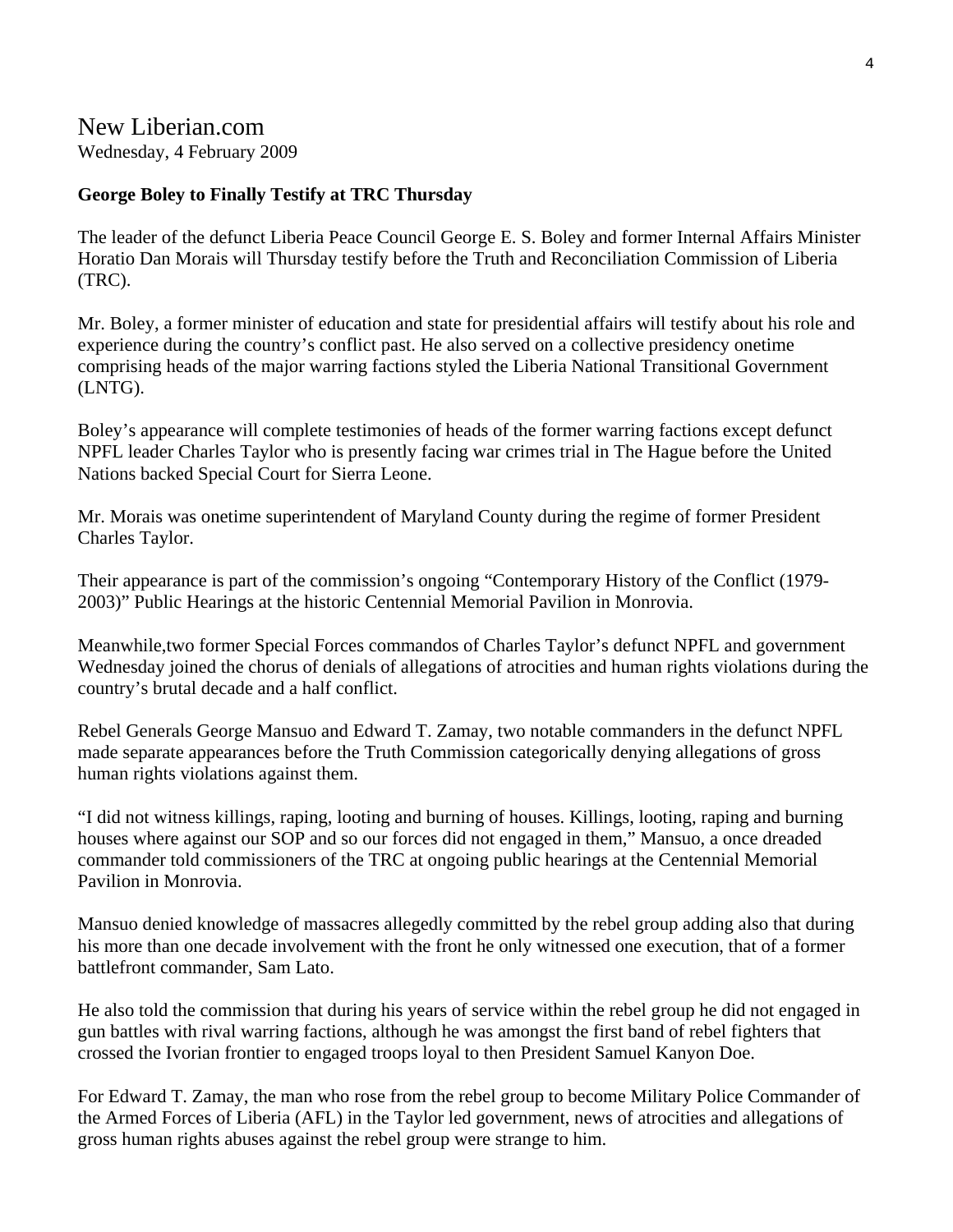Mr. Zamay said that NPFL fighters who invaded the country and fought their way to the gates of the Executive Mansion refrained from acts of atrocities and human rights violations.

"The NPFL I know that invaded this country and fought from Gborplay straight in front of the Executive Mansion did not harassed, killed, raped and loot from civilians," he said.

He said the front fought the war pursuant to rules governing combat and its forces did not involve in acts of atrocities and rights violations.

Scores of key military and political actors appearing before the TRC have denied responsibilities of atrocities.

With the spate of denials from these key war actors, one question lingering on the minds of most Liberians is how could nearly 300,000 Liberians died in an arm conflict with no perpetrator to take responsibility for their deaths.

Under the theme: "Understanding the Conflict Through its Principal Events and Actors," the ongoing hearings are addressing the root causes of the conflict, including its military and political dimensions.

The hearings are focused on events between 1979 and 2003 and the national and external actors that helped to shape those events.

The TRC was agreed upon in the August 2003 peace agreement and created by the TRC Act of 2005. The TRC was established to "promote national peace, security, unity and reconciliation," and at the same time make it possible to hold perpetrators accountable for gross human rights violations and violations of international humanitarian law that occurred in Liberia between January 1979 and October 2003.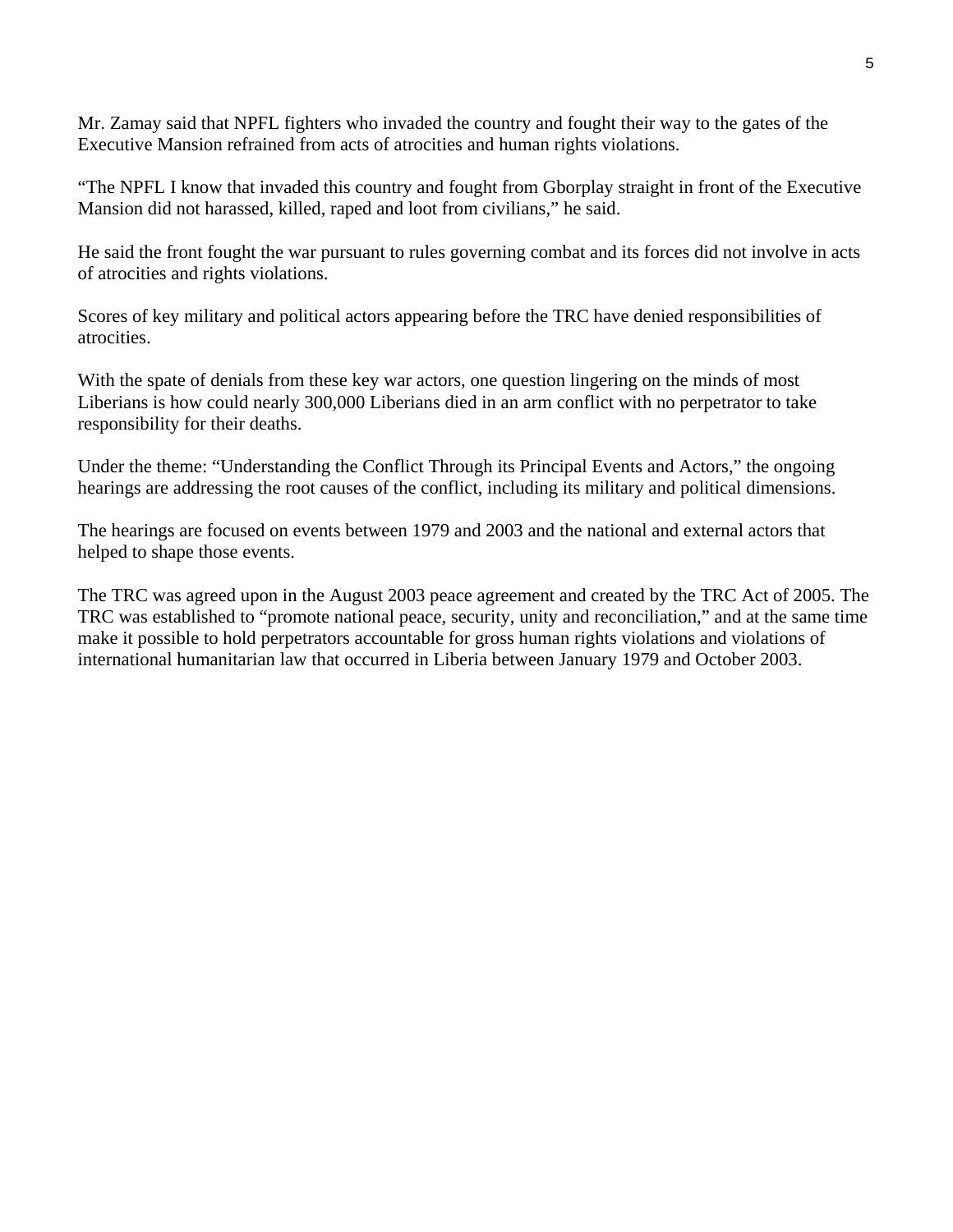## BBC Online

Tuesday, 3 February 2009

#### **Palestinians make ICC overtures**

International Criminal Court officials are considering an application by the Palestinian Authority that could allow it to investigate war crimes in Gaza.

The Palestinians have accused Israel of breaking the laws of war during its recent 22-day offensive in Gaza.

The PA hopes recognition of the court's jurisdiction will allow it to investigate allegations. Israel does not recognise the ICC's jurisdiction.

The ICC's founding statute says only states can recognise its jurisdiction.

Israel admits using white

phosphorus in Gaza, but says it was used legally

Prosecutor Luis Moreno-Ocampo said it could take some time to decide whether the Palestinian Authority was legally able to make this move.

The court has made public a letter from Palestinian Justice Minister Ali Khashan recognising the authority of the ICC - the world's first permanent war crimes tribunal.

"My work now is to analyse if this is in accordance with the law," Mr Moreno-Ocampo said.

Human rights groups have called for international investigation of alleged war crimes during the conflict by both Israeli forces and Hamas militants.

Mr Moreno-Ocampo said he had received 150 separate communications alleging war crimes during the Gaza conflict.

Some analysts said the Palestinian plan was unlikely to succeed because the ICC is only open to states and the PA could not unilaterally recognise its authority.

"Who is the state in Gaza?" Mr Moreno-Ocampo was quoted saying.



**What is a state in international law, in particular in the Gaza territory - that is the**  99 **discussion**

Prosecutor Luis Moreno-Ocampo

"What is a state in international law, in particular in the Gaza territory - that is the discussion. It is a complicated discussion."

If the prosecutor accepts Palestinian jurisdiction, he must then determine whether war crimes were been committed in Gaza and whether national criminal proceedings had been launched.

If not, the court could authorise an official investigation.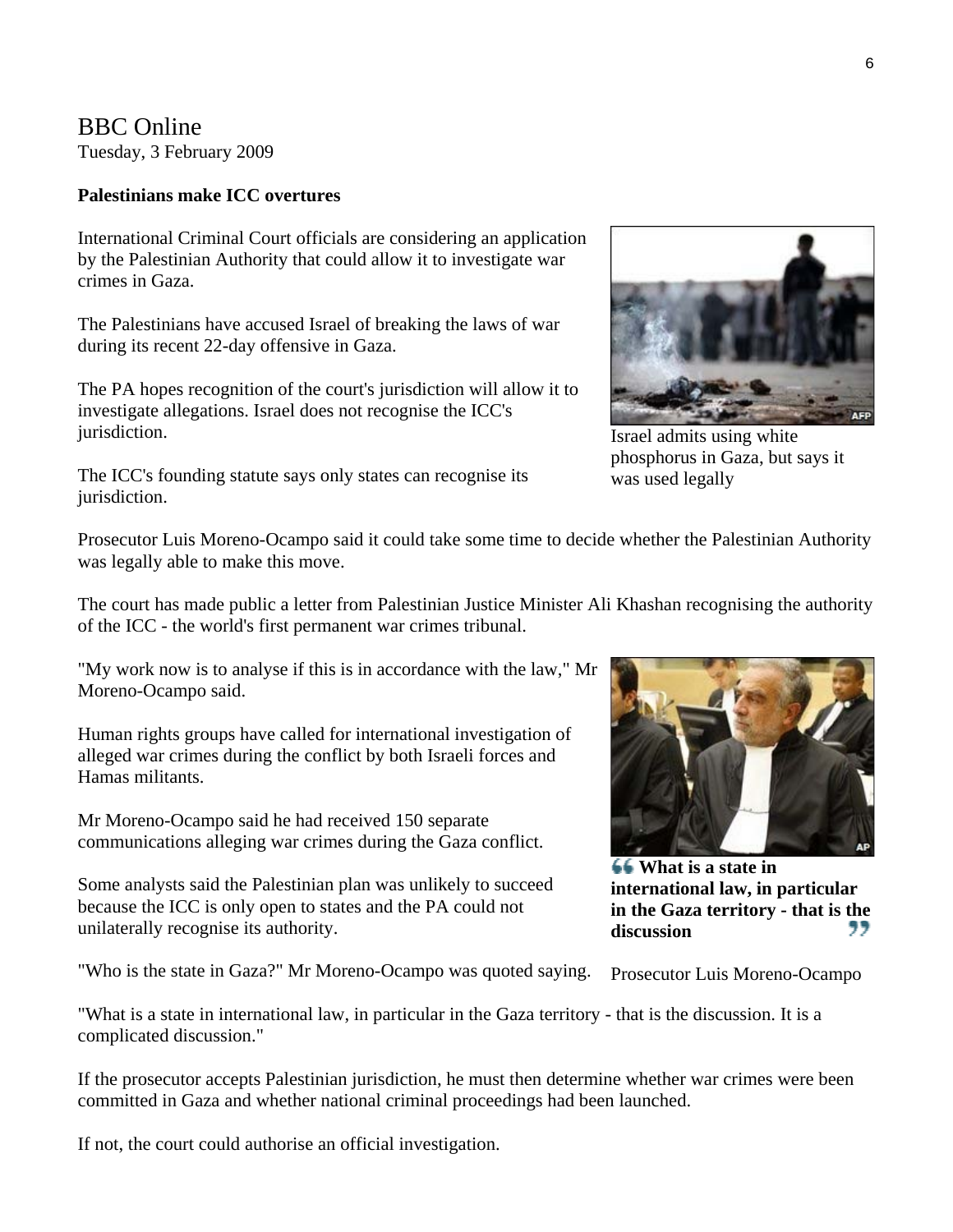Israel's military tactics came under intense scrutiny as evidence emerged of the high numbers of Palestinian civilians killed in Gaza.

Among complaints made by human rights groups were accusations of indiscriminate firing and the use of white phosphorus shells in civilian areas.

There was no immediate Israeli response to the announcement at the Hague-based ICC.

Israel admitted using white phosphorus in Gaza but said it did not break international law in doing so. Outgoing Prime Minister Ehud Olmert announced the state would keep serving soldiers "safe from any tribunal".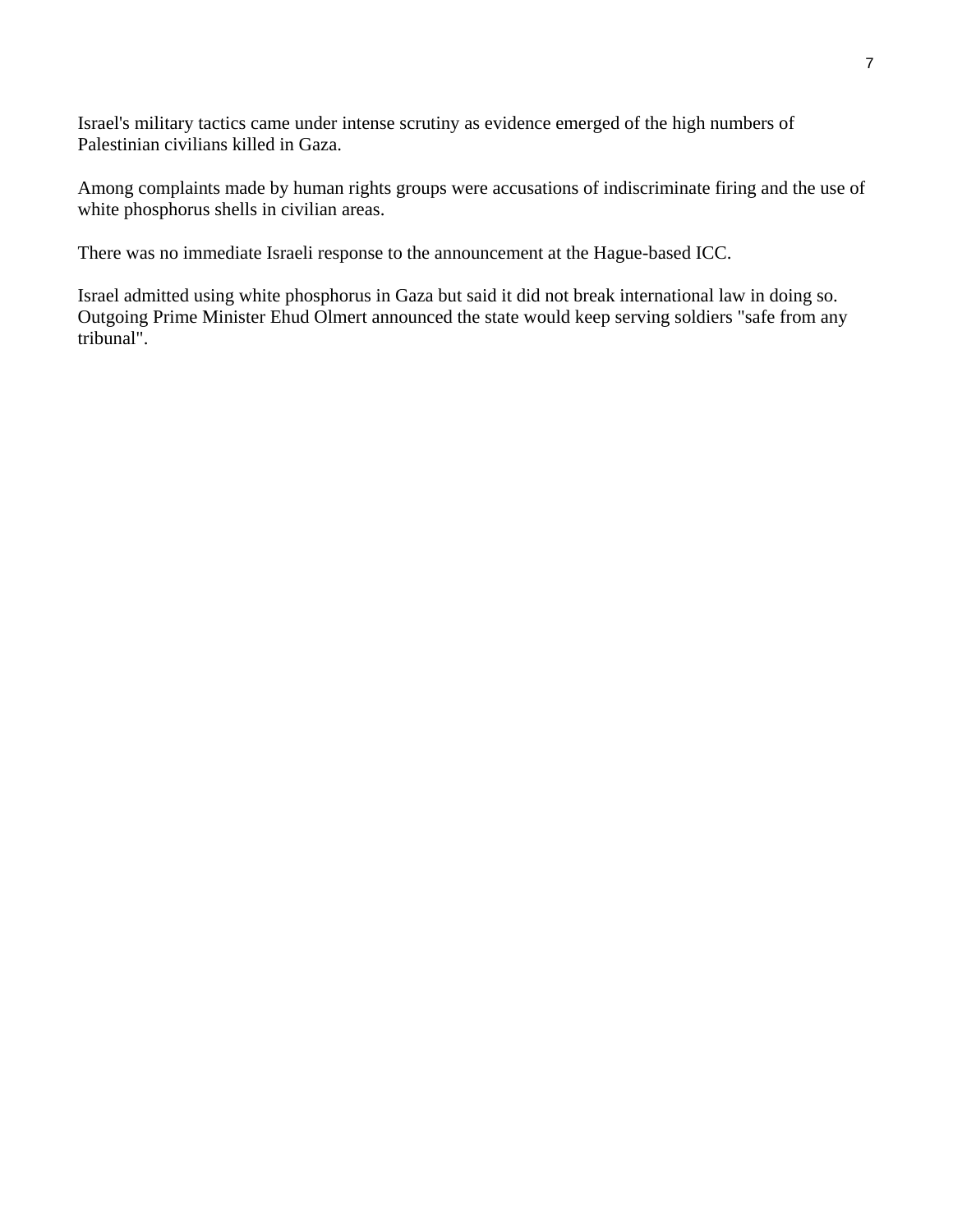United Nations Thursday, 5 February 2009

#### **UN: Press Senegal on Habré Trial**

Despite Rulings and Promises, Case Has Failed to Move Forward

(Geneva, February 5, 2009) – The United Nations Human Rights Council should ask Senegal to move forward on the trial of the exiled former Chadian dictator Hissène Habré, five African and international human rights groups said today. On February 6, 2009, the council will examine Senegal's human rights record as part of its Universal Periodic Review (UPR) procedure.

Habré, accused of mass atrocities during his 1982-1990 rule, has been living in Senegal since 1990. A Senegalese court indicted him in 2000, but higher courts blocked the prosecution. Belgium sought his extradition in 2005 to put him on trial, but Senegal refused. In May 2006, the United Nations Committee Against Torture found that Senegal had violated the UN Convention against Torture and Other Cruel, Inhuman or Degrading Treatment or Punishment and called on Senegal to prosecute or extradite Habré.

In 2006, Senegalese President Abdoulaye Wade accepted an African Union mandate to prosecute Habré in Senegal "on behalf of Africa." But Senegal has not even begun the legal proceedings, said the Chadian Association for the Promotion and Defense of Human Rights (ATPDH), the Chadian Association of Victims of Political Repression and Crime (AVCRP), the African Assembly for the Defense of Human Rights (RADDHO), Human Rights Watch, and the International Federation of Human Rights (FIDH).

"Senegal has mocked us for 18 years and now it is mocking the United Nations," said Souleymane Guengueng, founder of the Chadian Association of Victims of Political Repression and Crime, and the lead petitioner in the case that led to the UN ruling. "The Human Rights Council needs to tell Senegal to comply with the UN ruling and bring Habré to justice."

On September 16, 2008, 14 victims filed new complaints with a Senegalese prosecutor accusing Habré of crimes against humanity and torture, in an attempt to get the case started, but the Senegalese authorities have refused to act on the complaints. In November 2008, the Committee Against Torture met with the Senegalese ambassador in Geneva to express its frustration that Senegal had not complied with its ruling.

Senegal has said that it will not move forward until it receives full international funding for all the costs of the trial, which Senegal puts at  $\epsilon$ 27.4 million over three years, including  $\epsilon$ 8 million to reconstruct a courthouse. The rights groups noted that the European Commission, Chad, France, Switzerland, Belgium, and the Netherlands have already agreed to help fund the trial, but are still waiting for Senegal to present a detailed budget, and that the normal procedure is to fund such trials year by year.

"It's not the money that is lacking for Hissène Habré's trial, but Senegal's political will," said Dobian Assingar, a Chadian activist with the FIDH.

"For my country to say that it won't start proceedings until it gets three-years of funding upfront seems a lot like blackmail," said Alioune Tine, president of the Dakar-based RADDHO.

The Universal Periodic Review is the Human Rights Council's most innovative and ambitious instrument, with reviews of the human rights situations in all 192 UN member states over a four-year cycle. The February 6 review will be Senegal's first.